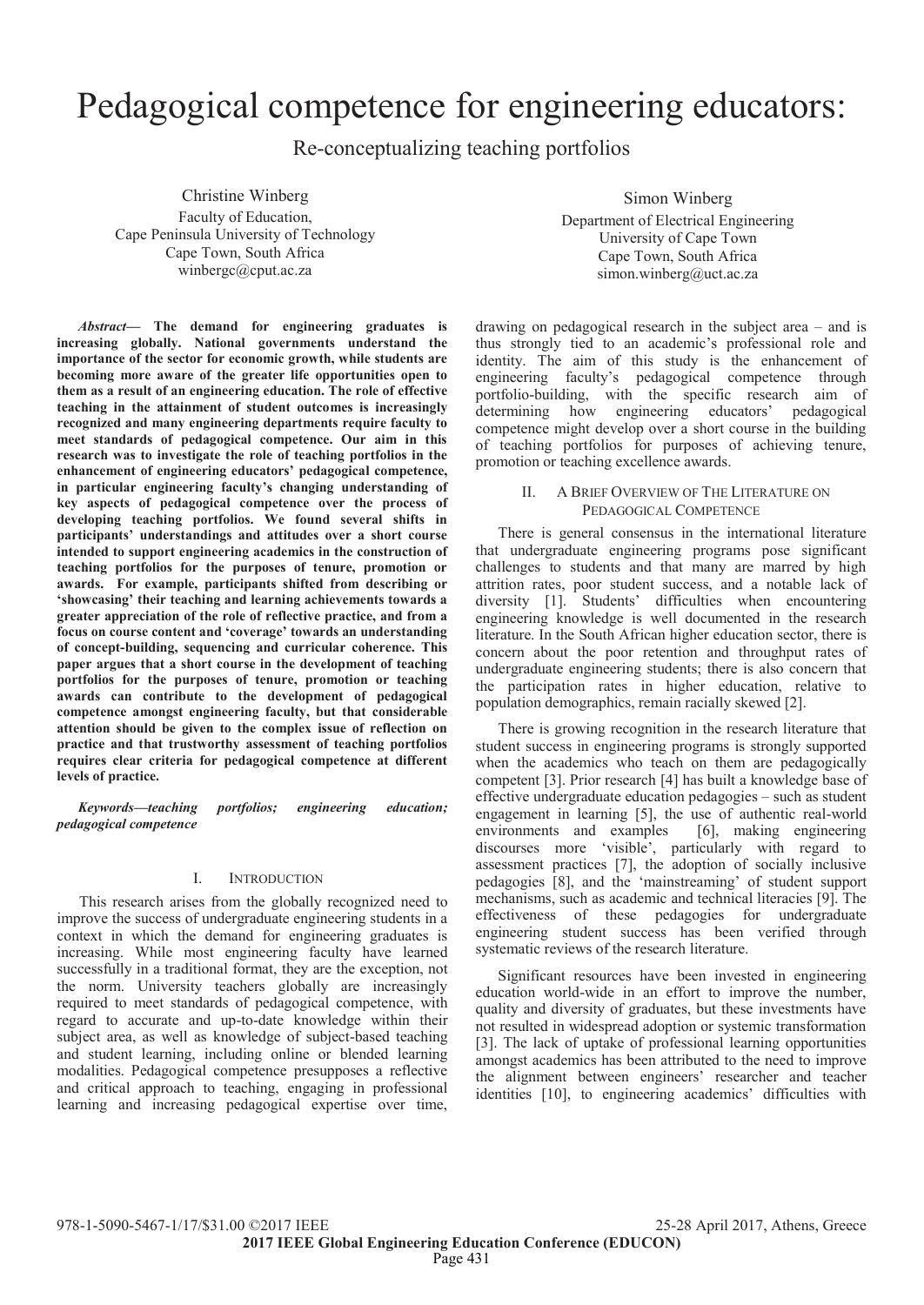educational research and theory [11], and to a serious underestimation of the kind of cultural, institutional and policy change and support is required to change entrenched teaching and learning practices [10]. The teaching portfolio has emerged as an effective approach towards systematic and scholarly teaching by drawing on engineering teachers' reflections on, analyses of and responses to their students' learning. Professional learning toward the development of a teaching portfolio can address a range of issues, from effective classroom teaching, exploring disciplinary modes of inquiry and reflection, enhancing professional and industry connections, linking with wider teaching communities, and making connections with other institutions and groups [12]. Research done in Sweden [13] suggests that teaching portfolios tell 'stories' of teaching that draw on the resources of educational research, and have the potential to carry learning across contextual boundaries and be assessable by colleagues.

### III. A METHODOLOGY TO IDENTIFY PEDAGOGICAL **COMPETENCE**

The research design for this study comprised interviews with engineering faculty from four different universities, all of whom participated in a short course on teaching portfolio development. The Cape Higher Education Consortium, a body that coordinates the work of the four Western Cape-based universities in South Africa, offered a regional short course to engineering educators from different institutions on the development of teaching portfolios for purposes of tenure, promotion, or teaching awards. The participants came from very different engineering and institutional contexts (e.g., research-intensive, teaching-intensive) and were teaching different student groups, some of whom were well-prepared for their programs of study, and others less prepared for university education. The diversity of the contexts in which the study occurred supports the transferability of the research findings across contexts, while the adaption and implementation of an international model of pedagogical competence contributes to the study's generalizability.

Thirty participants initially enrolled for the course, with 20 attending regularly and completing (or completing a first draft of) their teaching portfolios. Participants were self-selected, that is, they elected to attend the portfolio building short course, although their applications had to be approved by their heads of department. Table 1 shows the participants, their engineering fields and their reasons for attending the course. The course took place over four weeks and comprised four full day face-to-face workshops as well as online support, including formative feedback on the developing portfolios, between workshops.

All participants were required to develop eportfolios, and could choose their own online tools with which to create their eportfolios. This variety was allowed because it was felt that the introduction of a new tool or platform might distract from the content of the portfolio. In addition the different institutions had different tenure, promotion and award processes (some of which required an uploaded pdf file and others that used a dedicated eportfolio platform). The facilitators wanted the task of building a teaching portfolio to be as authentic as possible.

## *A. Data collection*

The participants were interviewed during the construction of their portfolios and after their completion, with a view to establishing their changing understandings of pedagogical competence over the portfolio-building short course. The interviews were conducted by an independent consultant (a retired academic with experience in portfolio development and assessment). The participants were interviewed on their portfolios-in-progress using a 'fish bowl' discussion after each of the four full-day workshops. The 'fish bowl' interviews are referred to as 'formative interviews' (FI). These interviews were audio-recorded and transcribed. The course took place over a four week period, during which time a number of tasks were undertaken leading to the completion (or semicompletion) of the teaching portfolios. These tasks including explaining the educational context, writing a 'teaching philosophy statement' that linked that to evidence of the practices described, eliciting and addressing student feedback, and reflecting on the portfolio and the practices described.

| Participant     | <b>Engineering Field</b>   | Reasons for attending the portfolio<br>short course |
|-----------------|----------------------------|-----------------------------------------------------|
| 1               | Biomedical                 | Teaching award                                      |
| $\overline{2}$  | Biomedical                 | Ad hominem promotion (senior                        |
|                 |                            | lecturer)                                           |
| 3               | Chemical                   | Teaching award                                      |
| $\overline{4}$  | Chemical                   | Tenure                                              |
| 5               | Chemical                   | Tenure                                              |
| $\overline{6}$  | Civil                      | Ad hominem promotion (senior<br>lecturer)           |
| $\tau$          | Computer                   | Ad hominem promotion (senior<br>lecturer)           |
| 8               | Computer                   | Ad hominem promotion (associate<br>professor)       |
| 9               | Electrical                 | Ad hominem promotion (associate<br>professor)       |
| 10              | Electrical                 | Ad hominem promotion<br>(full<br>professor)         |
| 11              | Electrical                 | Ad hominem promotion (senior<br>lecturer)           |
| 12              | Environmental              | Teaching award                                      |
| 13              | Food Technology            | Teaching award                                      |
| $\overline{14}$ | Mechanical                 | Ad hominem promotion (senior<br>lecturer)           |
| 15              | <b>Information Systems</b> | Ad hominem promotion (senior<br>lecturer)           |
| 16              | <b>Information Systems</b> | Ad hominem promotion (senior<br>lecturer)           |
| 17              | <b>Information Systems</b> | Teaching award                                      |
| 18              | <b>Information Systems</b> | Ad hominem promotion (senior<br>lecturer)           |
| 19              | <b>Statistics</b>          | Ad hominem promotion (associate<br>professor)       |
| 20              | <b>Transport Systems</b>   | Ad hominem promotion (associate<br>professor)       |

The portfolios were assessed online approximately 3 weeks after the final workshop; each participant received feedback from at least two facilitators. Summative interviews (SI) were conducted individually with the candidates in their offices after the facilitators had assessed the teaching portfolios and participants had received their feedback (but before they were submitted to their universities or other bodies for consideration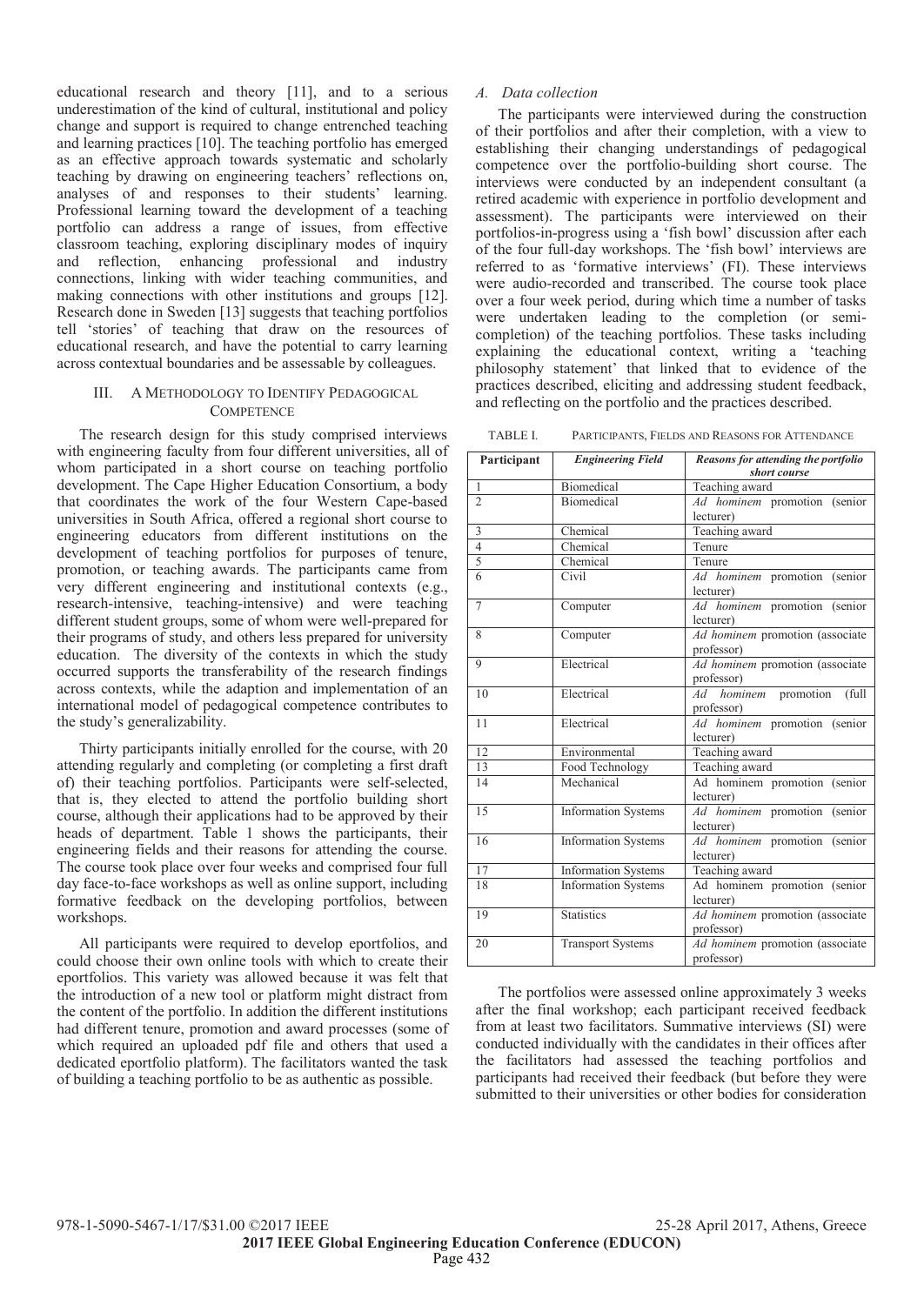for tenure, promotion or teaching excellence awards). All interviews were audio-recorded, transcribed and checked before being given to the authors for analysis.

### *B. Data analysis*

The researchers thematically analyzed the interviews, drawing on the categories of a model of pedagogical competence developed for engineering faculty in Sweden [13]. Figure 1 shows the categories and their relationships. The model explains that promoting and assessing student learning and acquiring a repertoire of teaching practice is underpinned by an understanding of educational theory, by reflection on practice and by classroom-based research. These categories are further explained in the Findings. The literature on pedagogical competence and how this might be developed suggests that teaching portfolios and the processes of teaching portfolio development is a powerful way of enhancing pedagogical competence, particularly in engineering fields [13, 3]. The researchers had access to the portfolios in progress and after completion. In this paper we focus on the interviews about the portfolios, rather than on the achievements of the portfolios themselves.



Fig. 1 Model of pedagogical competence adapted from [14]

#### IV. FINDINGS: SHIFTS IN PEDAGOGICAL COMPETENCE

The findings are presented in accordance with the categories of pedagogical competence that we adapted from Olsson and Roxå's [13] model, namely: student learning and teaching practice (which comprise 'teaching skills', and planning, reflection on practice, and educational theory (which comprise 'critical reflection). In the interviews these issues were not considered independently but are presented separately for the purposes of analysis.

### *A. Teaching practice*

The first section of the pedagogical competence model, the tip of the iceberg, comprises teaching methods. Engineering faculty who attended the short course were keen to 'showcase' their achievements with regard to innovative methods, and to describe them in their teaching eportfolios. As the portfolio course developed however, they probed more deeply into their

own teaching practice and became aware of underpinning issues, such as the difficulty of attaining student outcomes without departmental support as well as the complex role that local contexts play in enabling or constraining teaching and learning.

## *1) Student Learning*

In the formative interviews participants showcased their achievements, such as how they were able to '*support students by bridging the gaps between their secondary school and higher education'* (Participant 4, FI) or how they had taken care to '*support students in relation to English'* (Participant 10, FI). As many South African engineering students speak English as a second or additional language, issues of academic support and academic literacy are pertinent concerns. The course participants were justifiably proud of their teaching skills and the learning outcomes that they had facilitated, however the 'showcasing' and uncritical descriptions of practice that were evident in the formative interviews shifted towards a greater focus on the challenges associated with achieving sustainable student learning outcomes. Participants spoke about the importance of departmental support, and the need for greater '*teaching and learning advocacy'* (Participant 2, SI), as well as how they might '*help departmental colleagues to support student learning'* (Participant 6, SI). In reflecting on his portfolio, one of the participants claimed that he needed: '*to be a change agent to facilitate better student learning in difficult contexts … for example … where one has to counter the effects of rigid mind-sets of traditional staff'* (Participant 11, SI). Another participant claimed that he had learned: '*how to help fellow lecturers in relation to student learning' (Participant 17, SI).* 

## *2) Teaching practice*

The short course on portfolio building was largely practical, something that the participants valued in the formative interviews. Positive feedback included that the workshops had been '*informative'*, '*resource rich'*, '*practical'*, with plenty of '*variety'* and '*examples'*. Participants valued the '*helpful links to websites'* containing examples of teaching portfolios in their own disciplines. Some were pleased that participant feedback had been included and addressed as the course progressed.

While some positive comments were made with regard to the group work activities and discussions that were included on all four days of the short course, there were participants who did not enjoy participating in group work on discussions, as a participant explained: '*I don't know if it's because I'm a control freak … I just feel a bit uncomfortable with this whole scenario … it's not that I don't trust people, but I mean, I don't know these people. So it just made me uncomfortable' (Participant 4, FI).*

Participant 4's comment might be related to concerns about sharing personal information online more generally, in particular the perceived risks of sharing too much personal information. However, portfolios (whether online or not) can create discomfort because they make teaching practices visible. Several other participants felt uncomfortable about sharing their portfolios, explaining that they would prefer '*to be taught the skills* [without having] *to participate'* (Participant 7, FI).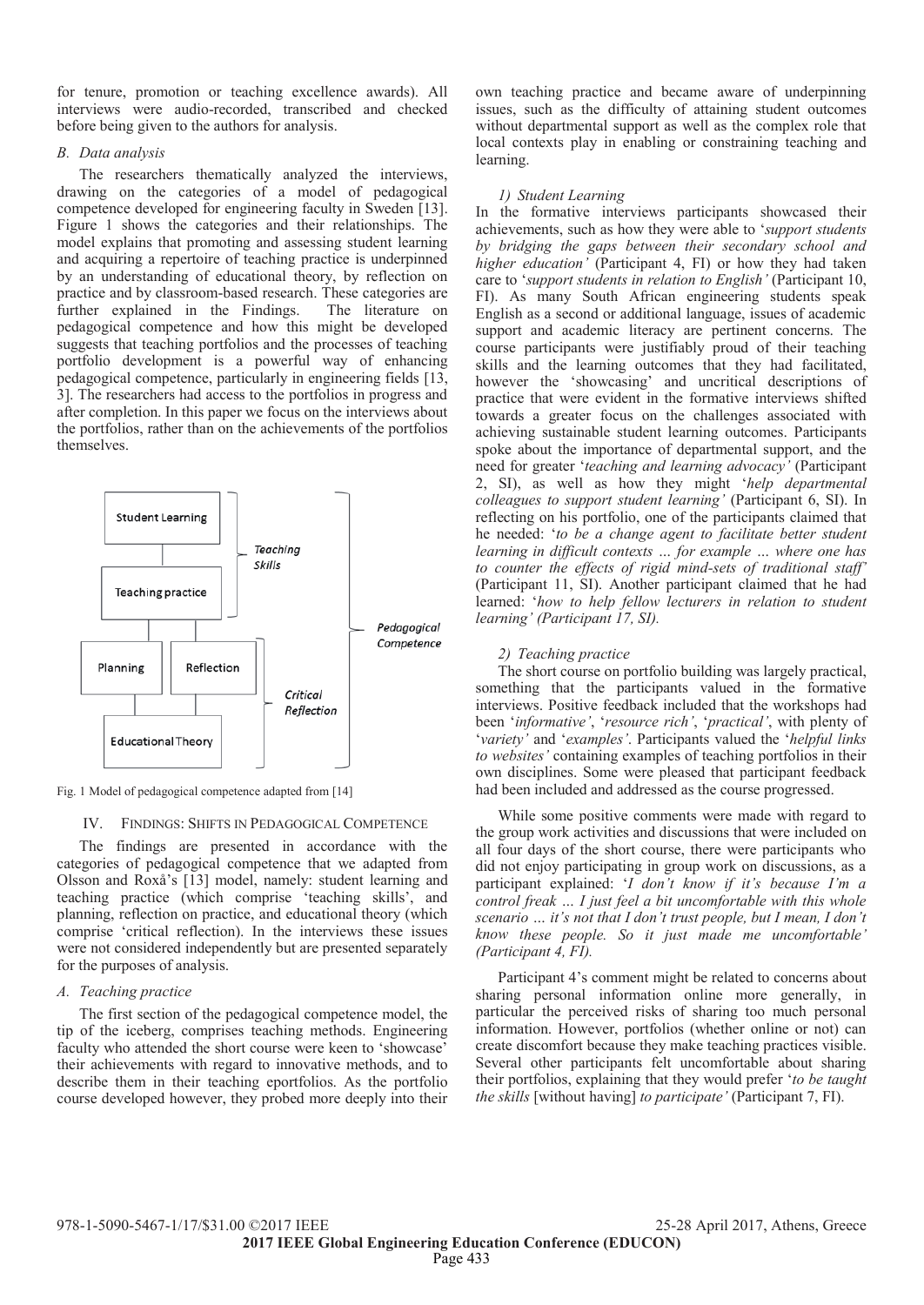On the second day of the short course, three guest presenters (engineering faculty members who had completed a similar course on portfolio development the previous year) made presentations on their 'portfolio journeys'. The participants appreciated these presentations; as one of the participants put it: '*here were people who could answer my queries and identify with my concerns'* (Participant 9, FI).

The short course was regionally based and there was initial reluctance amongst participates to engage across different institutions and engineering disciplines. As can been seen from Table 1, we took a broad view of engineering and included participants from a variety of STEM-based disciplines, even if not specific to traditional engineering disciplines. Several participants requested more discipline-specific forms of teaching. One of the participants complained that: '*We did not hear much about discipline-specific teaching… there are only a small amount of lecturers who teach techniques that I could relate to' (Participant 12, FI).* Even when the course information was found to be useful, participants found disciplinary input necessary: '*It was useful, but I also missed someone in my discipline who shares some of the same constraints' (Participant 6, FI).*

By the time of the summative interviews, several participants had developed a greater appreciation of group work; Participant 4 who initially felt '*uncomfortable*' with group work, now stated: '*I feel a bit different about people having access to my stuff. If I get positive criticism that only helps me. So I feel that … allowing that would be more constructive' (Participant 4, SI).* Another participant reported that: '*Group discussions made me feel part of something bigger and contributing to the discussion gave me a purpose for being here … I tried my best to give valuable input' (Participant 8, SI).*

There was a greater valuing of working with colleagues from different engineering disciplines: '*Having a variety of disciplines helped [me to]understand how contexts change … the variety of academic disciplines of my group members was very helpful and provided insightful thoughts'* (Participant 10, SI). One of the participants pointed out that: '*It helps to notice that certain aspects are applicable across all the disciplines, as it was very helpful to draw from experience in other fields'* (Participant 3, SI). Another participant suggested that: '*There are certain principles that cross disciplines and it somewhat helps define the borders … limitations of our specific discipline contexts'* (Participant 1, SI). Participants had thus shifted towards valuing inputs from other contexts and identified similar teaching principles reflected across contexts. Participant 6, who had initially wanted more 'discipline-specific' teaching methods, came to value sharing practices across contexts and disciplines: '*Hearing about other contexts enriches learning … It gave me insight into approaches used in the various other disciplines'* (Participant 6, SI).

## *B. Critical reflection*

The facilitators devoted one of the four workshop days to the concept of 'critical reflection' and its role in improving teaching and learning. They had expected participants to draw on the educational research literature in their disciplines as well as some general higher education theory to critically reflect on

their own practice; they were also expected to provide peers with feedback, drawing on educational theory and research – but most participants did not understand how to do this. Facilitators had attempted to model how one provides feedback and critique through the way in which they responded to the participants' portfolios, but more was needed. In retrospect facilitators identified 'critical reflection' as a 'threshold concept' [14] in educational development, linked to additional key concepts such as student-centered learning, provision of 'epistemological access' [15] to engineering knowledge and 'constructive alignment' [16].

## *1) Planning*

'Constructive alignment' was an important part of the portfolio course, and participants were assisted in using this concept to plan their curriculum (or to reflect on an existing curriculum). Planning learning did not feature much in the formative interviews. Participants took for granted that there were topics to be covered and a syllabus to be '*got through*'. In fact, it was a matter of pride amongst many of the participants that they had completed a content-heavy course, often with under-prepared students. By the summative interviews, some participants were critical of their earlier emphasis on content and coverage, and intended to pay more attention to '*the coherence of concepts [in their subject]'* (Participant 10, SI) or criticized the '*disjointed'* sequence in their syllabus (Participant 16, SI) or the '*lack of coherence between [the course] context, the [classroom] tasks and assessment tasks'* (Participant 8, SI). One participant stated: '*I strongly believe that what I have learnt throughout this workshop will be implemented in revising my study guide for the benefit of my students' (Participant 7, SI).*

## *2) Reflection on practice*

The concept of 'critical reflection' or 'reflection on practice' was unfamiliar to most course participants, and in the formative interviews many were skeptical that reflecting on one's practice was necessary for developing and improving as a university teacher. Comments such as: '*… it's a waste of my time…' (Participant 14, FI)* were fairly common. Some participants were prepared (albeit reluctantly) to suspend their disbelief and try to reflect on their practice: '*Considering that [reflection on practice] will be applicable in certain fields and not in others … but it is worth trying what is likely to succeed in my field' (Participant 20, FI).*

On completion of the portfolio course at the summative interviews several faculty had shifted their positions. One participant claimed that reflection on practice was: '*Probably one of the most important things I have learnt at the workshop' (Participant 17, SI)* Another participant felt that reflection was a useful 'tool' for improving teaching: '*I fully agree that one must consider all tools used in determining one's teaching philosophy' (Participant 5, SI).* While another regretted that she had not found out about the power of reflection on practice earlier: '*I wish I reflected more on my teaching practice prior to this course' (Participant 6, SI).* 

## *3) Educational Theory*

There was considerable reference to *'confusion' (Participant 7, FI)* and *'content overload' (Participant 20, FI)*  with regard to educational theory and research in the formative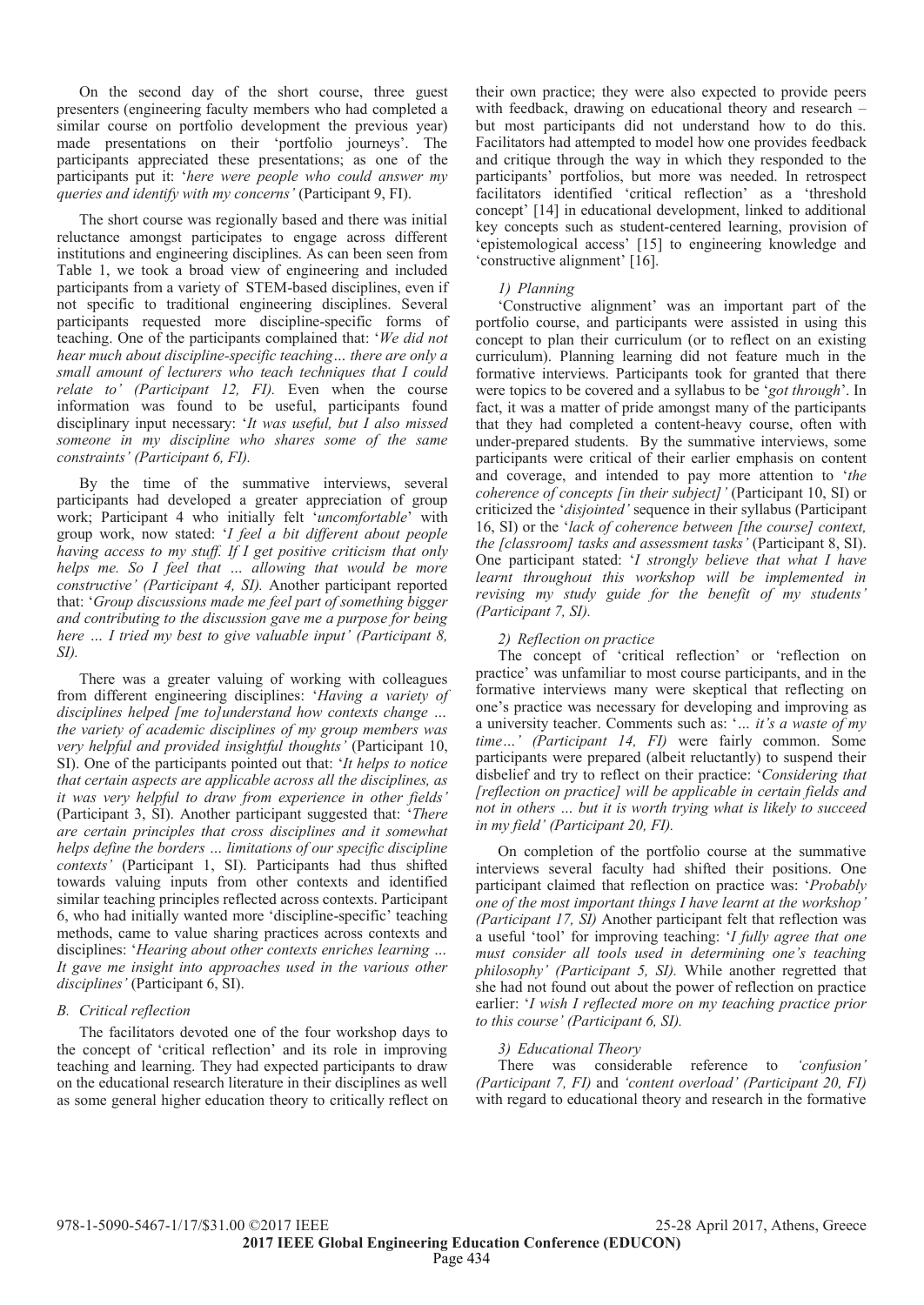interviews. Participants were resistant to learning about educational theory, or engaging with education as a discipline: *'I am not sure what to make of disciplines that are different from my own'* (Participant 10, SI) or '*I have a limited perspective on teaching and learning in that way*…' (Participant 19, FI). One of the participants explained: *'I'm not into social sciences at all. So not only do I have to learn a whole new way and new terminology and a new way of thinking, but a new way of making sense of my teaching…'* (Participant 6, FI). Participants complained about: '*the new context and language terms that also had to be mastered [which] made the process [of portfolio development] a little more demanding'* (Participant 15, FI). One participant claimed to have tried his best, despite the difficulty of encountering a new discipline, saying: '*I tried my best though I had little knowledge of education as a discipline'* (Participant 11, FI).

Although the process of acquiring educational knowledge was challenging, by the time the summative interviews took place, many (although not all) participants had come to understand why educational theory and research might be beneficial to one's development as a university teacher, despite severe time constraints:

*I've become more interested in it. But I just don't have time to explore the depth. I only finished my first draft last night … today's deadline was the last in a series of deadlines for me, and it just had to wait its turn ... So I haven't been able to go into the kind of depth that you need to go into, that kind of depth, the kind of stakes that you're aiming for… (Participant 9, SI).* 

Interestingly, participants used what they were learning about educational theory to reflect on their own learning, as one participant explained:

*I've learnt now partially through this course that I'm a reflective learner … I need to sit with something for a long time and chew it over before I understand it' (Participant 16, SI).* For some participants, their portfolio journeys were memorable: '*I remember feeling … the elation of insight into the education field … coupled with the stress of a massive steep learning curve …(Participant 7, SI).* 

| <b>Categories</b>     | <b>Formative Interviews</b>                                                               | <b>Summative Interviews</b>                                                                                               |
|-----------------------|-------------------------------------------------------------------------------------------|---------------------------------------------------------------------------------------------------------------------------|
| Student<br>Learning   | Focus on teaching<br>and<br>learning achievements                                         | Emerging focus on the support<br>and advocacy work needed to<br>achieve student outcomes.                                 |
| Teaching<br>Practice  | Valued practical input, but<br>wanted more 'discipline-<br>specific' teaching<br>methods. | Greater appreciation of context<br>teaching, as well<br>in<br>as<br>interdisciplinary collaboration.                      |
| Planning              | Focus on course content<br>and coverage                                                   | Great focus on coherence,<br>sequencing and 'Constructive<br>Alignment'.                                                  |
| Reflection            | Sceptical about the value<br>of reflection on practice.                                   | More open to the potential of<br>reflection on practice<br>for<br>enhancing teaching<br>and<br>learning.                  |
| Educational<br>Theory | Resistance to educational<br>theory and education as a<br>discipline.                     | appreciation<br>of<br>Greater<br>education as a discipline and<br>educational theory (even<br>if<br>difficulties persist) |

TABLE II. SUMMARY OF RESEARCH FINDINGS

The findings of the research study in terms of the shifts in understanding and attitude between the formative and summative interviews are summarized in Table 2. The trends shown in Table 2 were identified through the process of coding the formative and summative interviews. While the trends did not apply to all participants, there was evidence that some participants had developed deeper levels of understanding of what pedagogical competence entails.

## V. CONCLUSION

Initially, more superficial approaches to teaching and learning were identified, namely a tendency to describe or to 'showcase' achievements, rather than reflect on practice towards improvement. There was also a tendency to conflate pedagogical competence with teaching 'skills', rather than understanding pedagogical competence as an engagement with the research literature and educational theory on effective teaching and learning in engineering as a basis for reflective practice. However, over the course of a four week short course comprising four full-day workshops on portfolio development and considerable online support between the face-to-face workshops, these negative tendencies (while not completely absent) shifted towards a greater awareness of the impact of departmental cultures on teaching and learning, the importance of the local context and of interdisciplinary collaboration in the enhancement of teaching and learning, a greater awareness of the need for coherence, alignment and sequencing in planning learning, a greater appreciation of the role of reflective practice and a growing appreciation of the application of educational theory in developing as a university teacher.

We conclude that engineering faculty need more support for the difficult (perhaps 'threshold') concept of 'reflection on practice' and its role in enhancing engineering teaching practice, as well as the need for clear criteria for pedagogical competence, which should include the teacher's use the research literature for the purposes of reflection on practice. Engineering faculty require clear definitions of pedagogical competence, that explain how their portfolios will be assessed for purposes of tenure, promotion or the attainment of teaching excellence awards. In this regard we would recommend a modification of Olsson and Roxå's [13] model of pedagogical competence to address different levels of practice for tenure, promotion (at different levels), and teaching awards. Cameron and Woods [17] propose a 'Ladder of Learning' – a structured framework that can inform appropriate criteria of pedagogical competence for university teachers at different levels along a continuum from novice to expert.

For readers wanting to repeat this experience in their universities, the model would need to be contextualized. While we have tried to ensure transferability by including different types of engineering disciplines and drew participants from different institutions, each engineering faculty and institutions would have specific concerns to be addressed. Thus while the broad parameters of 'Student Learning', 'Teaching Practice', 'Planning', Reflection' and 'Educational Theory' are fundamental to the model, the detail of what would be valued under these categories would be contingent on different universities' missions, the specific intentions of engineering faculties (e.g., whether the faculty has a focus on graduate